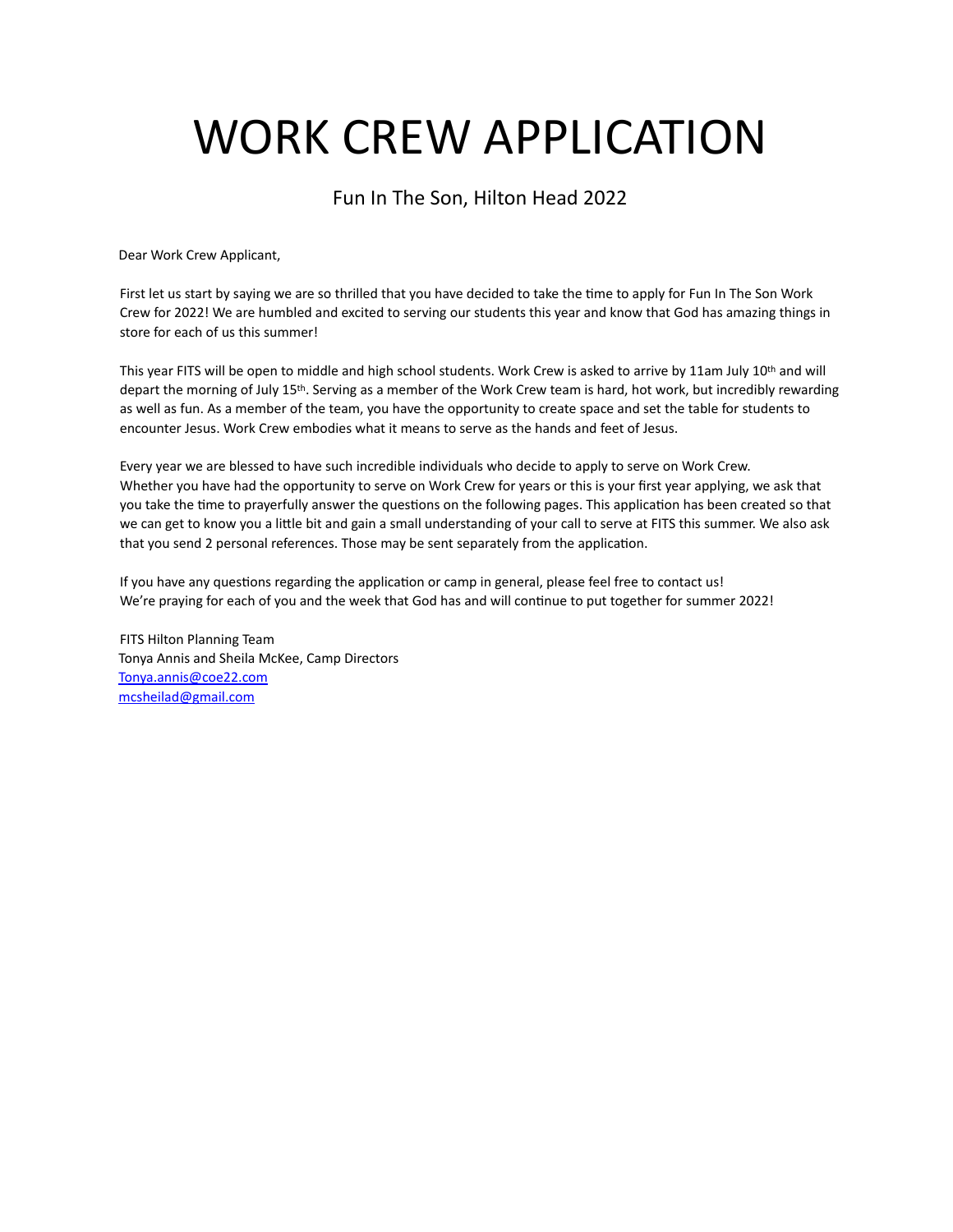# WORK CREW APPLICATION

Fun In The Son, Hilton Head 2022

| Date:                     |                                   |                                                                                  |                                        |  |
|---------------------------|-----------------------------------|----------------------------------------------------------------------------------|----------------------------------------|--|
| First Name:               |                                   |                                                                                  |                                        |  |
| Last Name:                |                                   |                                                                                  |                                        |  |
|                           |                                   |                                                                                  |                                        |  |
|                           | Gender: $\Box$ Male $\Box$ Female |                                                                                  |                                        |  |
| Birthday: 00/00/0000      |                                   |                                                                                  |                                        |  |
|                           |                                   |                                                                                  |                                        |  |
|                           |                                   |                                                                                  |                                        |  |
|                           |                                   |                                                                                  |                                        |  |
|                           |                                   | State:___________Zip:____________________Phone:_________________________________ |                                        |  |
|                           |                                   |                                                                                  |                                        |  |
|                           |                                   |                                                                                  |                                        |  |
|                           |                                   |                                                                                  |                                        |  |
| T-shirt Size: $\square$ S |                                   |                                                                                  | $\Box M$ $\Box L$ $\Box XL$ $\Box XXL$ |  |
|                           |                                   |                                                                                  |                                        |  |

### **HEART QUESTIONS**

- **1. Why do you feel that you are called to serve at this camp?**
- **2. Please describe your relationship with God as it currently stands. Please use at least 500 words.**
- **3. When did Christ become the Lord of your life? Briefly explain the circumstances surrounding your surrender.**
- **4. In what ways has COVID-19 impacted your life? Your spiritual life?**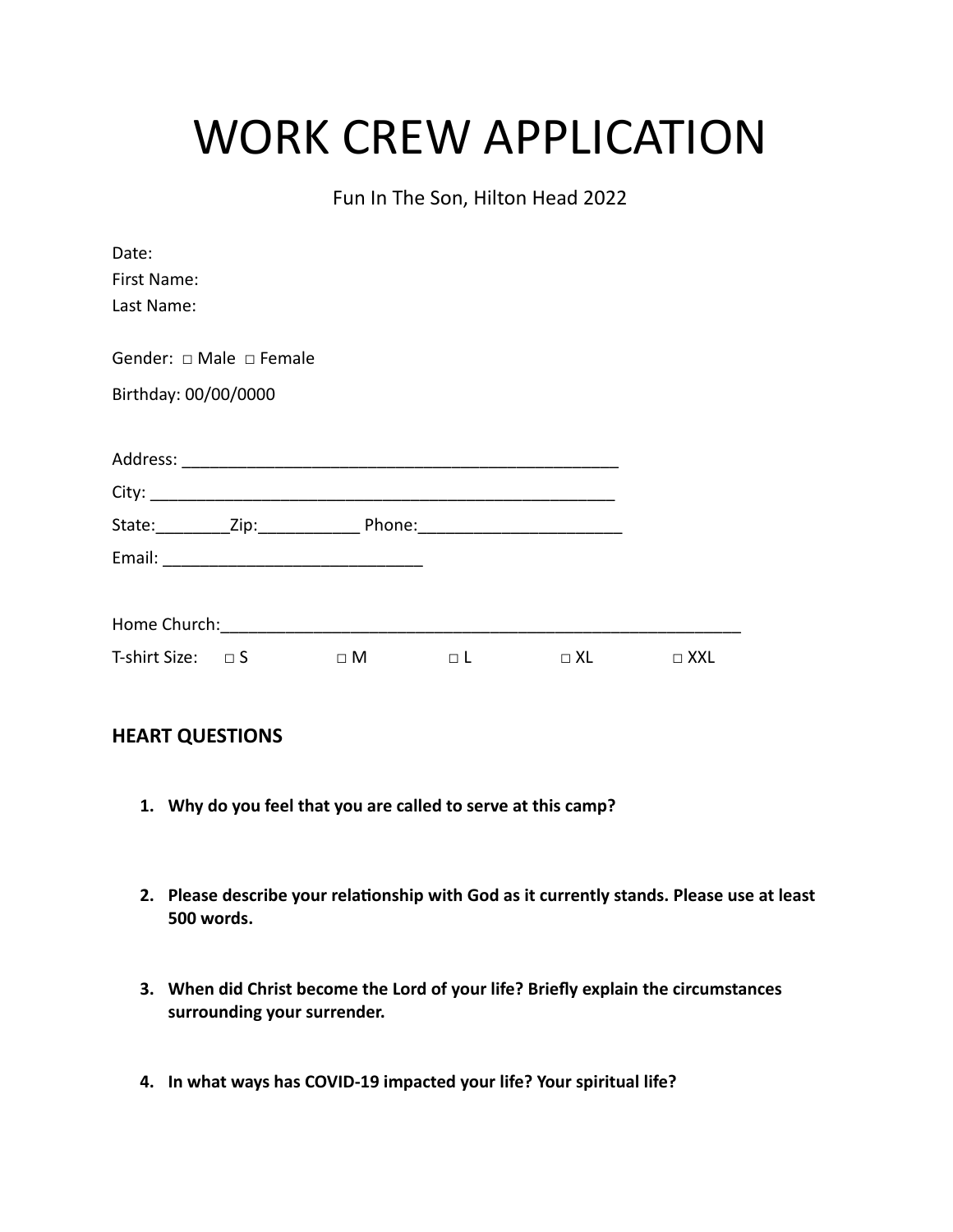## WORK CREW PREREQUISITES

Please read and initial the items below after careful observance of each one.

I acknowledge that Jesus is Lord, and I have a personal relationship with Him.

\_\_\_\_\_\_\_I am committed toward growing and maturing in my relationship with God through personal study, prayer, worship and active attendance at church.

\_\_\_\_\_\_\_I am committed to choices and a lifestyle that are both Godly and "above reproach," knowing that my lifestyle is a model for the students at Fun In The Son.

\_\_\_\_\_\_\_I agree to adhere to the guidelines set by the Work Crew directors regarding Work Crew relationships and relationship boundaries between Work Crew and Campers.

\_\_\_\_\_\_\_I agree to abide by the discipline of no smoking, drinking alcohol, or using illicit drugs.

\_\_\_\_\_\_I agree that if, after careful consideration, the Work Crew directors and the Planning Team determine that my behavior necessitates my removal from Work Crew, I will be financially responsible for my immediate transportation home.

I acknowledge that while there is no personal cost to me to serve, I am responsible for my own transportation to and from Hilton Head, one dinner out during the week and any personal purchases I wish to make and that once I agree to serve I am agreeing to serve wholeheartedly July 10-15.

Work Crew Signed: Work Crew Signed: Date:  $\Box$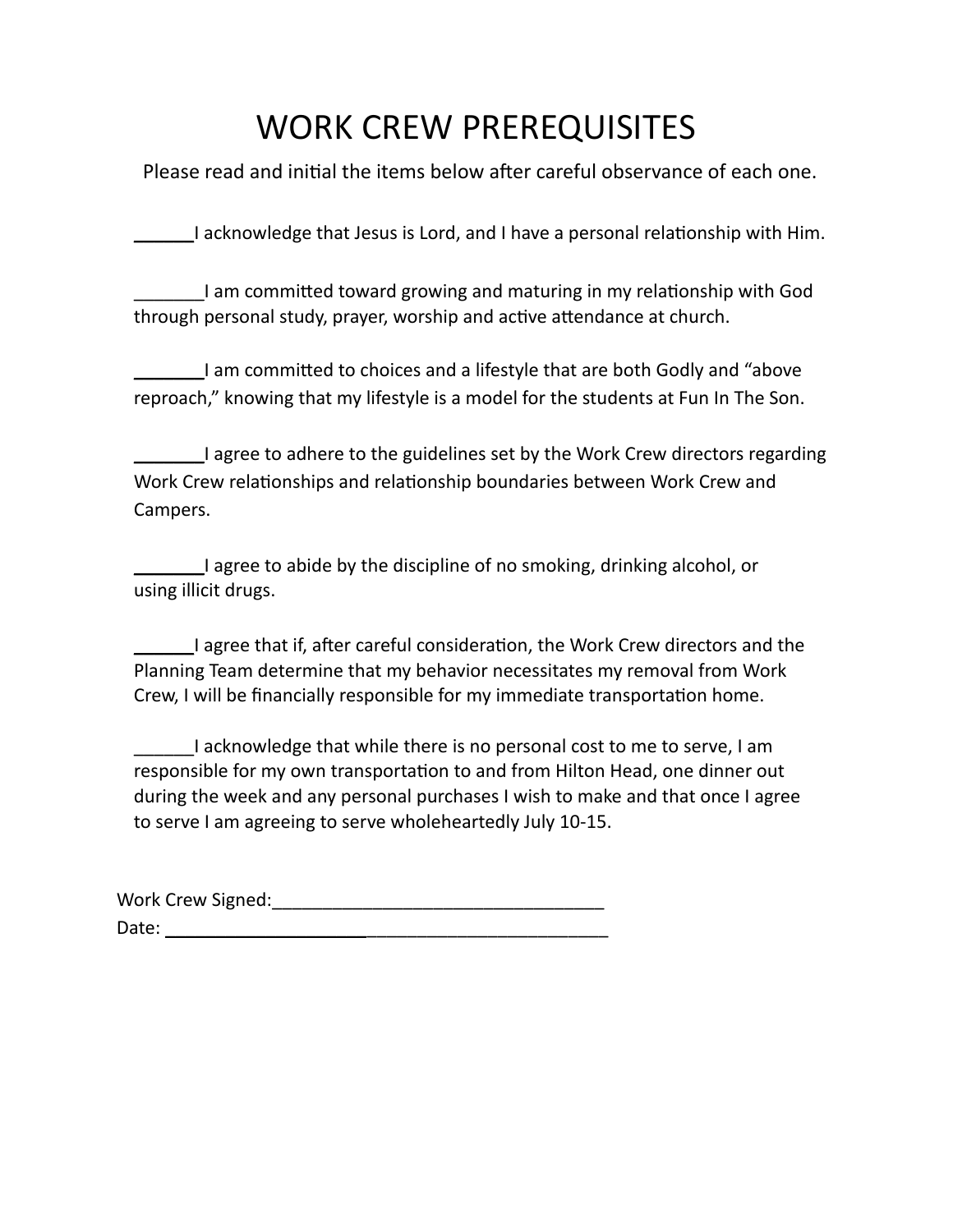## WORK CREW REFERENCE

### Fun In The Son, Hilton Head

### These may be sent directly to tonya.annis@coe22.com

References: We ask you to please be as transparent and honest as possible. Comments are **highly** encouraged!

**Applicant's name:** 

**Your name and relationship to applicant:** 

**Your phone:**

**Your email:** 

Please complete the following with "1" being poor and "5" being excellent.

### **Applicant's willingness to serve:**

| 2                       | 3 | 4 | 5 |
|-------------------------|---|---|---|
|                         |   |   |   |
|                         |   |   |   |
| Applicant's work ethic: |   |   |   |
| 2                       | 3 | 4 | 5 |
|                         |   |   |   |

Comments: